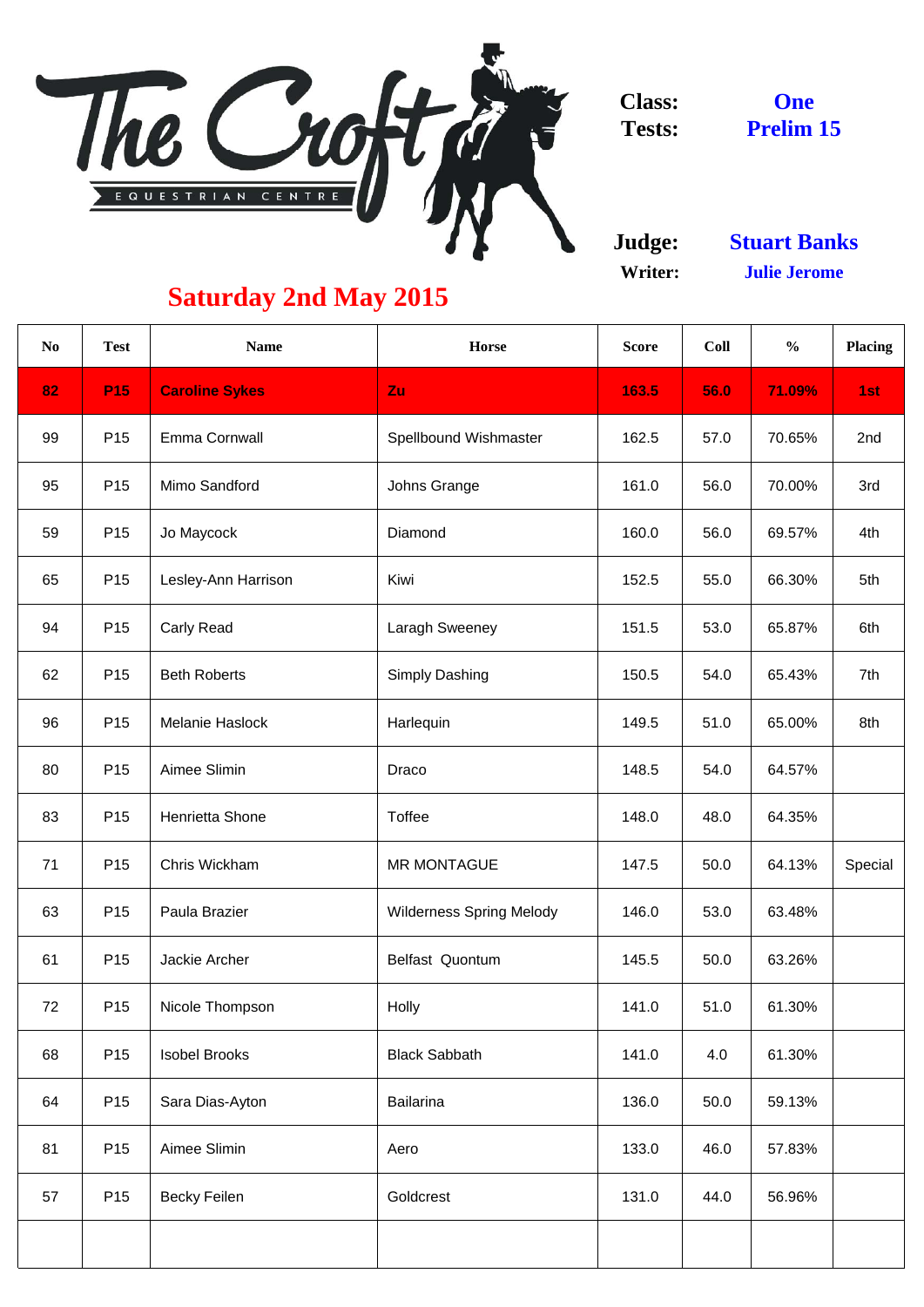

**Judge: Writer:**

| N <sub>0</sub> | <b>Test</b>     | <b>Name</b>             | Horse                   | <b>Score</b> | Coll | $\frac{0}{0}$ | <b>Placing</b> |
|----------------|-----------------|-------------------------|-------------------------|--------------|------|---------------|----------------|
| 69             | <b>N23</b>      | <b>Hazel Boxall</b>     | <b>Alfie</b>            | 190.5        | 63.5 | 70.56%        | 1st            |
| 95             | N <sub>23</sub> | Mimo Sandford           | Johns Grange            | 188.0        | 62.5 | 69.63%        | 2nd            |
| 79             | N <sub>23</sub> | <b>Vicky Haywood</b>    | Roccotin                | 184.0        | 62.0 | 68.15%        | 3rd            |
| 65             | P <sub>17</sub> | Lesley-Ann Harrison     | Kiwi                    | 176.0        | 55.0 | 67.69%        | 4th            |
| 88             | P <sub>17</sub> | Karen Robinson          | Pudding                 | 176.0        | 54.0 | 67.69%        | 5th            |
| 77             | N <sub>23</sub> | Vania Pickles           | Derry                   | 182.5        | 61.0 | 67.59%        | $6th =$        |
| 70             | N <sub>23</sub> | <b>Yvonne Long</b>      | Marco                   | 182.5        | 61.0 | 67.59%        | $6th =$        |
| 83             | P <sub>17</sub> | Henrietta Shone         | <b>Toffee</b>           | 175.5        | 55.0 | 67.50%        | 8th            |
| 93             | N <sub>23</sub> | <b>Kacey Leathers</b>   | Dave                    | 182.0        | 61.0 | 67.41%        |                |
| 82             | N <sub>23</sub> | <b>Caroline Sykes</b>   | Zu                      | 180.5        | 60.5 | 66.85%        |                |
| 59             | P <sub>17</sub> | Jo Maycock              | Diamond                 | 173.0        | 54.0 | 66.54%        |                |
| 73             | N <sub>23</sub> | Helen Jackson           | Pencarder Ramano        | 176.5        | 60.0 | 65.37%        |                |
| 90             | P <sub>17</sub> | Maike Ahlgrimm          | Oskar                   | 168.5        | 51.0 | 64.81%        |                |
| 101            | N <sub>23</sub> | Sue Pashen              | Wolfegang Mayday Melody | 174.5        | 57.5 | 64.63%        |                |
| 98             | P <sub>17</sub> | <b>Mary Ravenscroft</b> | Turosa                  | 168.0        | 51.0 | 64.62%        | Special        |
| 60             | P <sub>17</sub> | <b>Claire Hubbard</b>   | Cupidor                 | 167.5        | 51.0 | 64.42%        |                |
| 89             | P17             | Ri Kirk                 | Rio                     | 164.0        | 49.0 | 63.08%        |                |
| 76             | N <sub>23</sub> | Sarah Webster           | Judge Jim               | 166.0        | 52.5 | 61.48%        |                |
| 92             | N <sub>23</sub> | Sara Appleton           | Madigan                 | 163.0        | 53.5 | 60.37%        |                |
| 67             | N <sub>23</sub> | Eira Tonkings           | <b>Ben Nevis</b>        | 156.5        | 51.0 | 57.96%        |                |

**Two Prelim 17 Novice 23**

## **Saturday 2nd May 2015**

**Niki Robins Karen Young**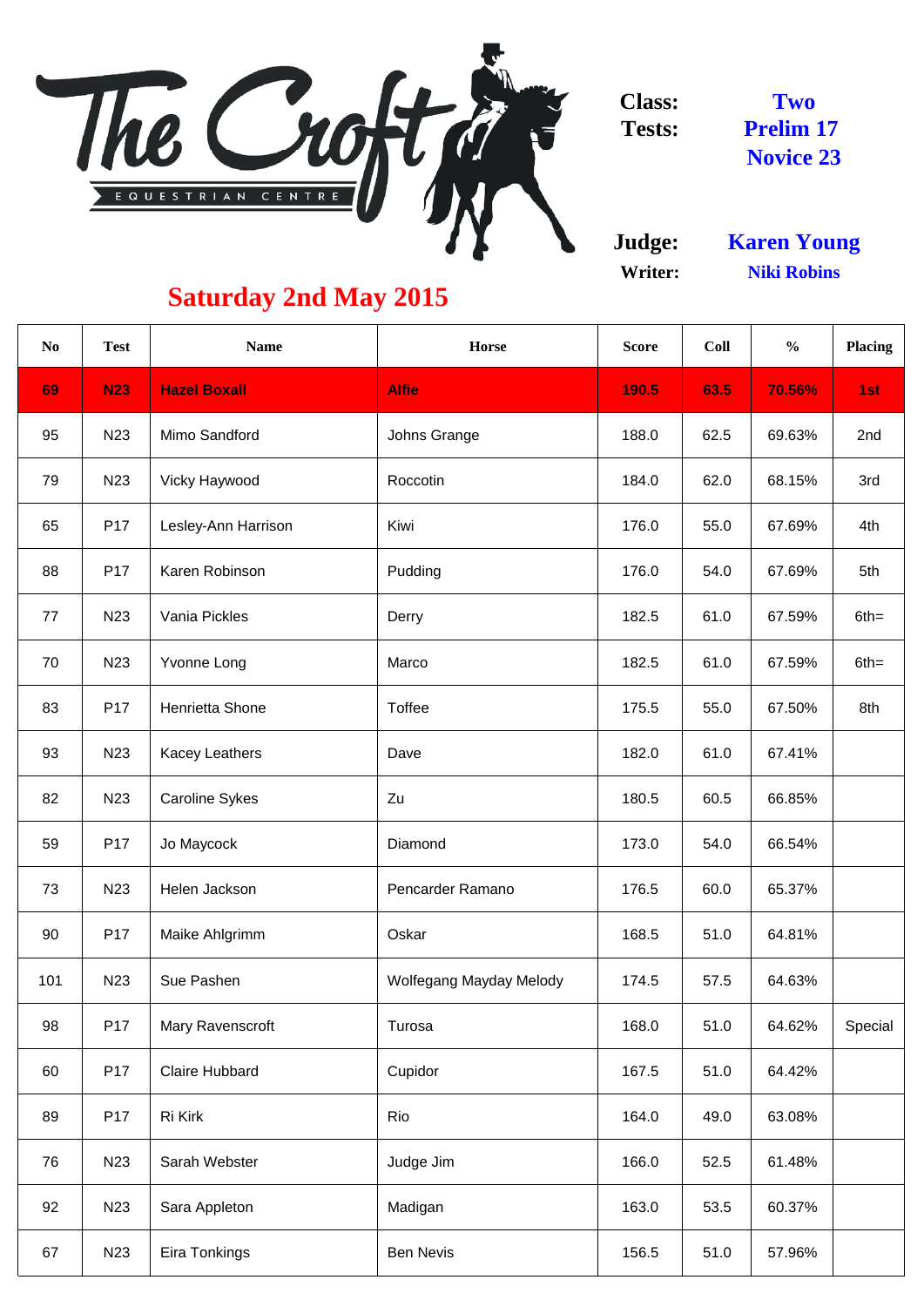

**Judge: Writer:**

| N <sub>0</sub> | <b>Test</b> | <b>Name</b>             | <b>Horse</b>               | <b>Score</b> | Coll | $\frac{0}{0}$ | <b>Placing</b> |
|----------------|-------------|-------------------------|----------------------------|--------------|------|---------------|----------------|
| 69             | <b>E40</b>  | <b>Hazel Boxall</b>     | <b>Alfie</b>               | 207.0        | 53.0 | 66.77%        | 1st            |
| 101            | <b>N38</b>  | Sue Pashen              | Wolfegang Mayday Melody    | 204.5        | 53.0 | 65.97%        | 2nd            |
| 87             | N38         | <b>Gary Yeoman</b>      | Bahlman Z                  | 203.0        | 50.0 | 65.48%        | 3rd            |
| 86             | E40         | Cirra Hatton            | Tuvok                      | 202.5        | 54.0 | 65.32%        | 4th            |
| 85             | N38         | <b>Lucy Harris</b>      | <b>Apache Warrior</b>      | 202.5        | 51.0 | 65.32%        | th & Specia    |
| 88             | <b>N38</b>  | Karen Robinson          | Pudding                    | 200.0        | 51.0 | 64.52%        | $6th =$        |
| 75             | <b>N38</b>  | <b>Melissa Howett</b>   | <b>Penstrumbly Alwynne</b> | 200.0        | 51.0 | 64.52%        | $6th =$        |
| 66             | E40         | <b>Susan Bates</b>      | Oakfield Tucker            | 194.5        | 50.0 | 62.74%        | 8th            |
| 97             | E40         | <b>Annett Lattanzio</b> | Lucky Castana              | 191.5        | 52.0 | 61.77%        |                |
| 60             | <b>N38</b>  | <b>Claire Hubbard</b>   | Cupidor                    | 189.0        | 48.0 | 60.97%        |                |
|                |             |                         |                            |              |      |               |                |
| 91             | <b>N38</b>  | <b>Christine Porter</b> | Woody Woods                | 204.5        | 52.0 | 65.97%        | <b>H/C</b>     |
|                |             |                         |                            |              |      |               |                |
|                |             |                         |                            |              |      |               |                |
|                |             |                         |                            |              |      |               |                |
|                |             |                         |                            |              |      |               |                |

**Terrie Cross Lindsay Jenkins**

**Three Novice 38 Elementary 40**

## **Saturday 2nd May 2015**